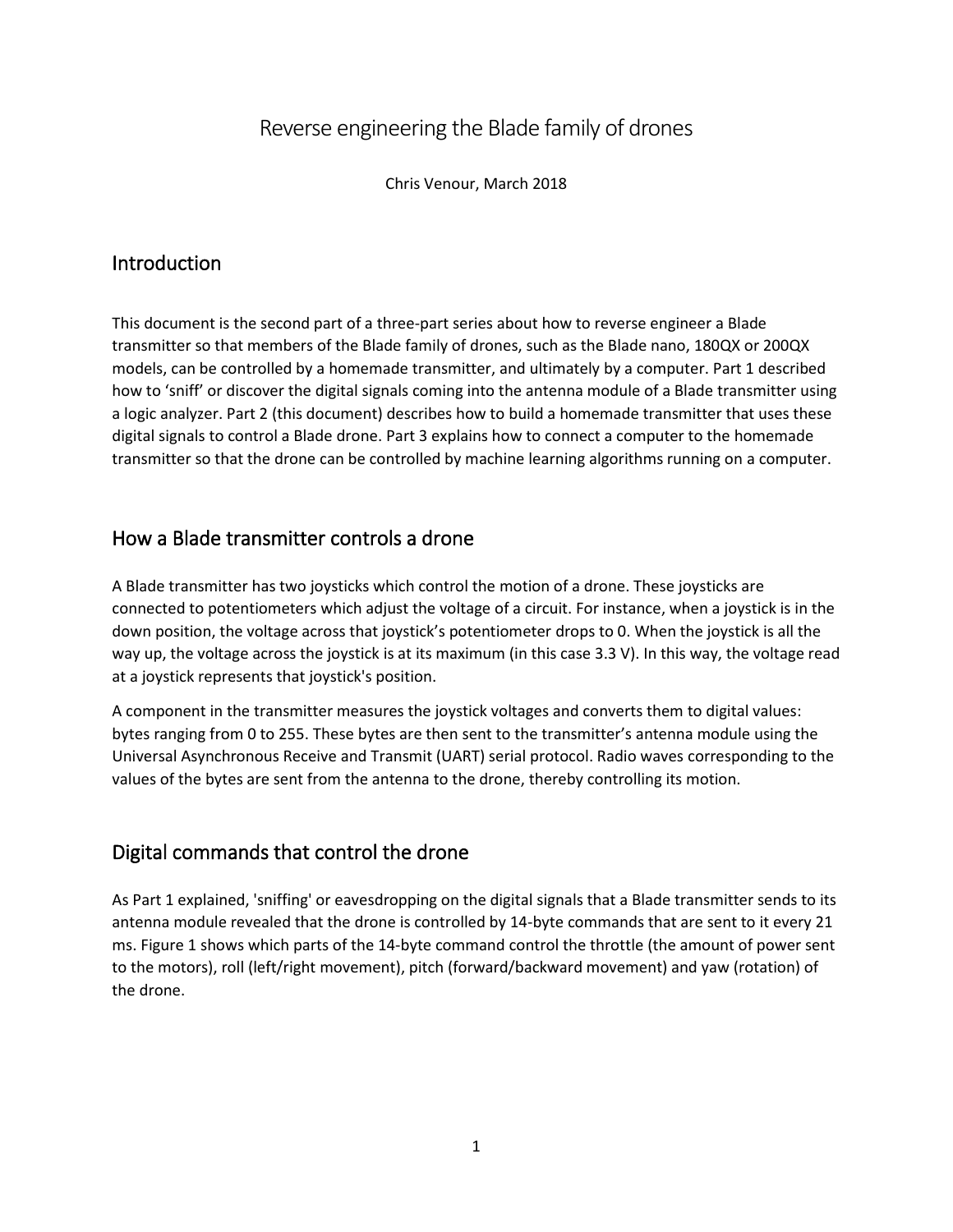

*Figure 1. 14 byte commands control the flight of Blade drones.*

As the figure demonstrates, pairs of bytes in the 14-byte command control the movement of the drone, and the range of values these bytes can take on is provided here:

- The 1<sup>st</sup> and 2<sup>nd</sup> byte are the start of frame bytes and they must equal 88 and 0 respectively.
- The 3<sup>rd</sup> and 4<sup>th</sup> byte control the throttle. No throttle is represented by the values 0 170, medium throttle is 01 170 , and maximum throttle is 03 84.
- The 5<sup>th</sup> and 6<sup>th</sup> byte control the roll. Maximum roll to the left is 07 84, no roll is 05 255, and maximum roll to the right is 04 170.
- The  $7<sup>th</sup>$  and  $8<sup>th</sup>$  byte determine the pitch. Maximum backwards pitch is 08 170, no pitch is 09 255 and maximum forwards pitch is 11 54.
- The 9<sup>th</sup> and 10<sup>th</sup> byte determine the yaw/rotation. Maximum rotation to the left is 15 84, no rotation is 13 255, and maximum rotation to the right is 12 170.
- The 11<sup>th</sup>, 12<sup>th</sup>, and 13<sup>th</sup> byte are ignored by the drone and can take on any value between 0 and 255.
- The  $14<sup>th</sup>$  byte marks the end of the 14-byte command and it must equal 170.

The command shown in figure 1 applies medium throttle to the drone and the roll, pitch, and yaw are at their neutral settings; that is, the drone is being instructed to simply hover.

To apply maximum throttle to the drone and to get it to make a hard left, for example, the microcontroller would have to change the 3<sup>rd</sup> and 4<sup>th</sup> bytes in figure 1 to 03 and 84 (maximum throttle), change the 5<sup>th</sup> and 6<sup>th</sup> bytes to 07 and 84 (maximum roll to the left), and leave the values of all the other bytes in the figure unchanged.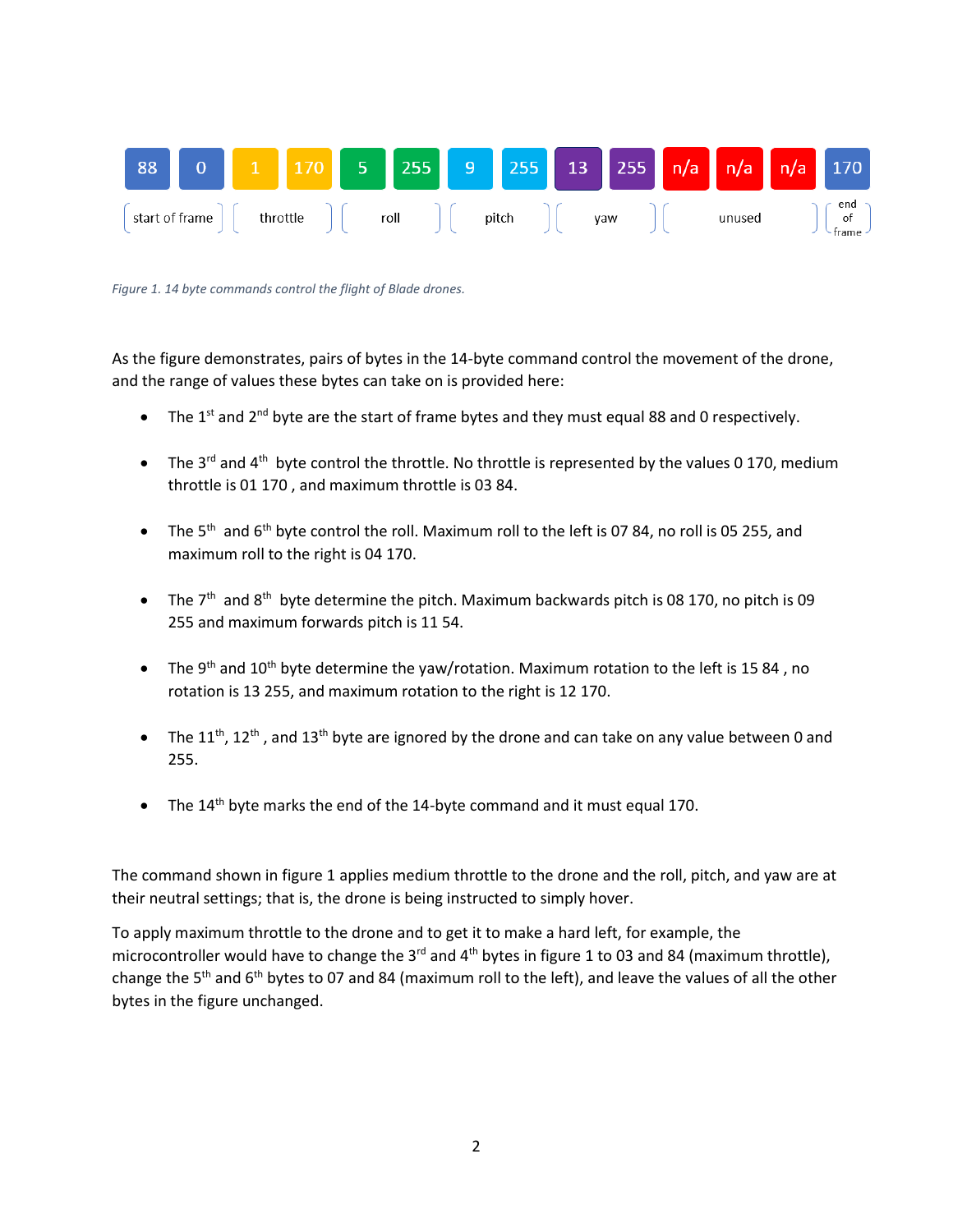## Components of the homemade transmitter

The homemade transmitter, shown in figure 2, consists of components that sit on a half-size breadboard. The transmitter is small – it fits in the palm of your hand – and is powered by a small 3.7 volt lithium battery. Push-buttons, rather than joysticks, are used to control the drone's movement and a small potentiometer controls the throttle.

A brief description of each of the transmitter's components is provided here:

**Microcontroller (atmega328p):** This component – the black chip at the bottom and middle of the breadboard in figure 2 - has a processor that's similar to a computer's CPU. Software on the microcontroller - a C program that I wrote on a computer and downloaded onto the microcontroller – controls the behaviour of the homemade transmitter.

**Antenna module:** This module was desoldered from a Blade transmitter and appears in the top right corner of the breadboard in figure 2. The 14-byte digital commands described earlier are sent from the microcontroller to the antenna module. Radio waves corresponding to the values of a 14-byte command are then generated and sent by the antenna module to the drone.

**Serial connection**: In figure 2, a yellow wire to the left of the microcontroller can be seen running from the microcontroller to the antenna module. This wire connects the microcontroller's TX (transmit) pin to the antenna module's RX (receive) pin. The microcontroller transmits the 14-byte commands over this wire, one byte at a time, using the UART serial protocol.

**16 MHz crystal:** The microcontroller has an internal clock that can tick at 8 Mhz but this frequency isn't high enough to ensure that the 14-byte commands are sent to the antenna every 21 ms. Therefore, a 16 MHz external crystal, the silver component at the bottom left of the microcontroller, was added to the circuit to improve the microcontroller's timing accuracy.

**Push-buttons:** Two buttons control the drone's pitch (forward/backward movement) and two buttons control the drone's roll (left/right movement). These four buttons are electrically connected to four pins on the microcontroller. Interrupt Service Routines (ISRs) running on the microcontroller listen for changes on these pins. When the 'left' button, for example, is pressed, an ISR attached to a microcontroller pin activates and increments the  $5<sup>th</sup>$  and  $6<sup>th</sup>$  byte of the 14-byte command. When the microcontroller next sends the 14-byte command, the drone receives instructions to turn left.

**Potentiometer:** As explained earlier, the voltage output by a potentiometer can represent the direction in which the drone should move. Similarly, the voltage across a potentiometer can symbolize how much power to send to the drone's motors (i.e. the throttle), and that's the function performed by the potentiometer in figure 2 – the white knob in the top left corner of the breadboard.

**Battery:** A 3.7 volt battery provides power to the components on the breadboard.